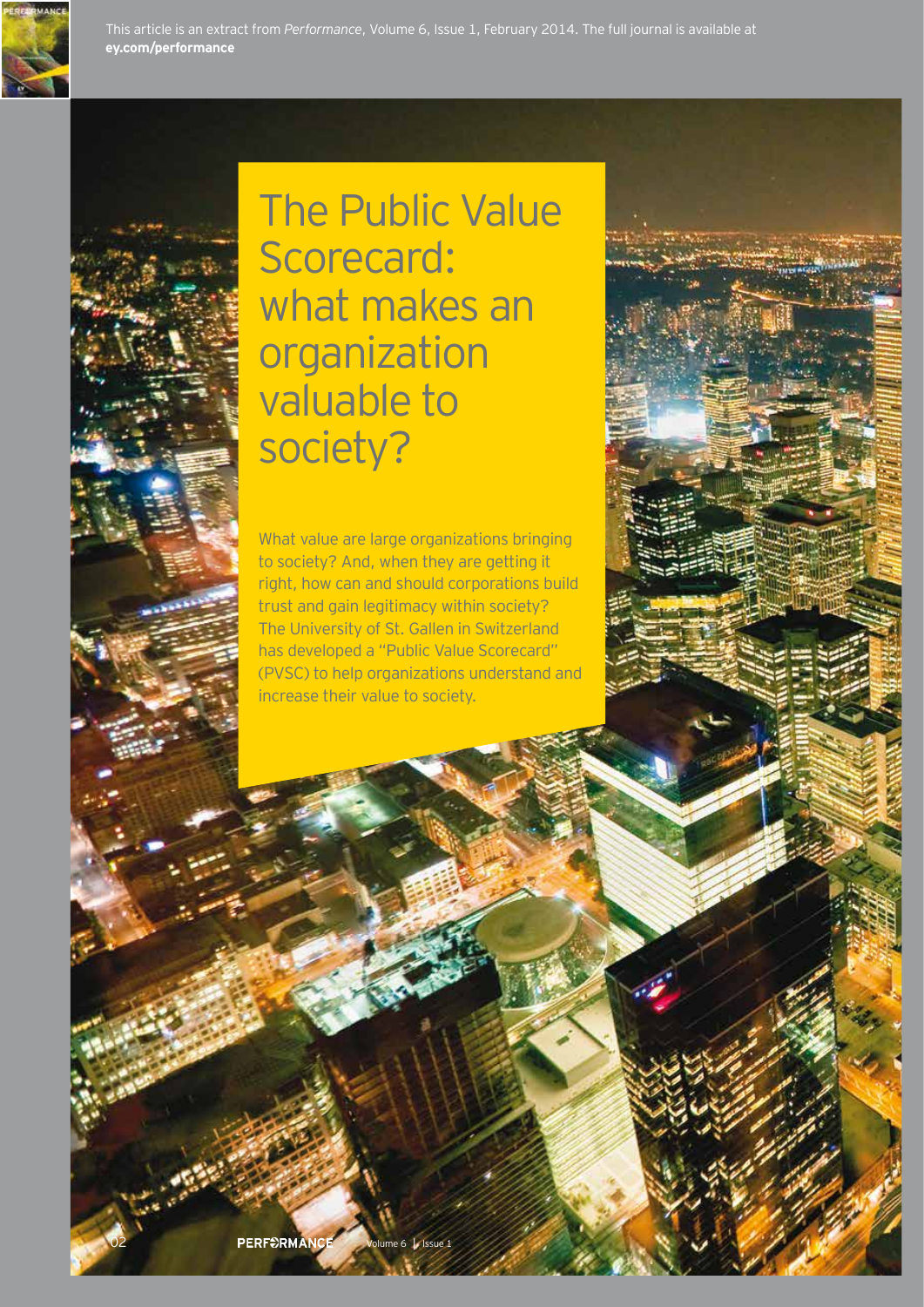

### Authors

**Prof. Dr. Timo Meynhardt** Managing Director University of St. Gallen, Switzerland

**Prof. em. Dr. Peter Gomez** University of St. Gallen, Switzerland

**Markus T. Schweizer** Managing Partner Advisory Services EY, Switzerland

03

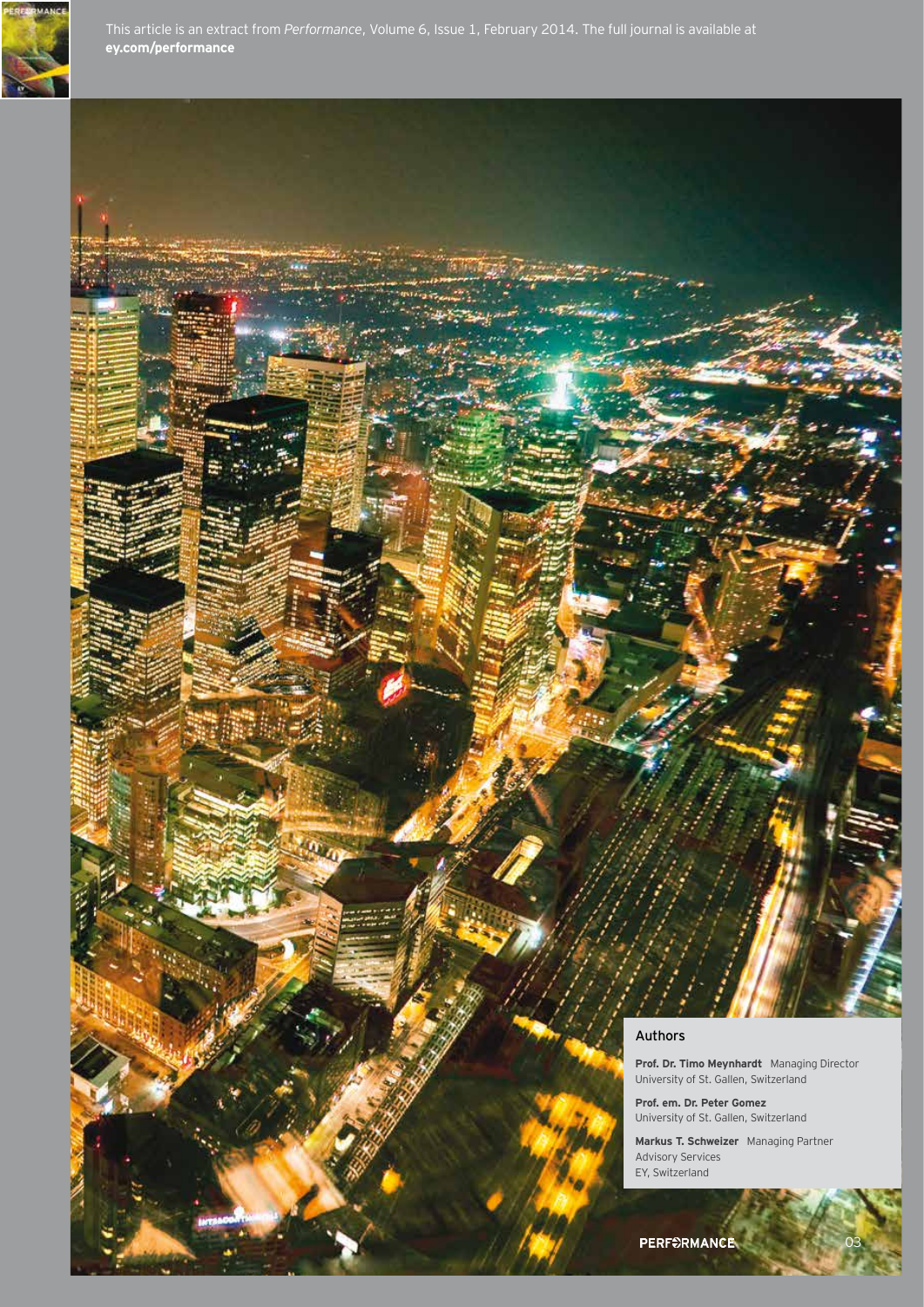

This article is an extract from *Performance*, Volume 6, Issue 1, February 2014. The full journal is available at **ey.com/performance**

The Public Value Scorecard: what makes an organization valuable to society?



he first decade of the 21st century witnessed a tremendous challenge for our capitalist system. Its basic pillar of a healthy balance between freedom and

T responsibility was contested in a way that has not been seen since the fall of the iron curtain. Not only management scandals at large corporations, but also a sovereign debt crisis followed by a global economic downturn put fundamental premises of the market economy at stake. It is, no longer, a matter of some non-governmental organizations (NGOs) capitalizing on the negative side effects of globalization. Rather, it is a deeper alienation between the world of corporations and the wider public. Business takes place in a society that no longer trusts its economic leadership cadre. Issues of corporate reputation are clearly on the CEO's desk.

# **No single paradigm will do the trick**

Everywhere, we are seeing a societal discourse about normative premises for business. Neither the notion of shareholder value nor customer value, nor any other existing paradigm for business, enjoys automatic acceptance. Each paradigm faces attack and controversy. Typical solutions calling for more sustainability or for more corporate social responsibility also fall short for two reasons. First, they are viewed as being "nice-to-have" — isolated from the value chain and arbitrary in the way they are measured. Second, any one-sided approach misses the point of the full roundedness of human nature. Figure 1 illustrates the merits and risks of established paradigms about the things business is there to do.

From a CEO's perspective, shareholder value is clearly key. The other paradigms might even be considered as lever or boundary conditions for increasing profits. This is, however, probably a risky view in today's contested business world. In reality,

#### Figure 1. Merits and risks of established business paradigms

|                                     | <b>Customer value</b>                       | <b>Shareholder value</b>               | <b>Stakeholder value</b>                                  | Corporate social responsibility |
|-------------------------------------|---------------------------------------------|----------------------------------------|-----------------------------------------------------------|---------------------------------|
|                                     | Justified focus Customer orientation        | Value for owners                       | Claims of interest                                        | Side effects                    |
| <b>Risk</b>                         | Too much focus on<br>"satisfaction"         | Dominance of financial<br>performance  | Unmanageable integration of<br>heterogeneous expectations | No relevance for core business  |
| Consequences                        | Unbalanced view of societal<br>consequences | Single-minded quantitative<br>approach | Paralysis by conflicting<br>expectations                  | Loss of credibility             |
| <b>Primary value</b><br>orientation | Hedonistic-aesthetical                      | Instrumental-utilitarian               | <b>Political-social</b>                                   | Moral-ethical                   |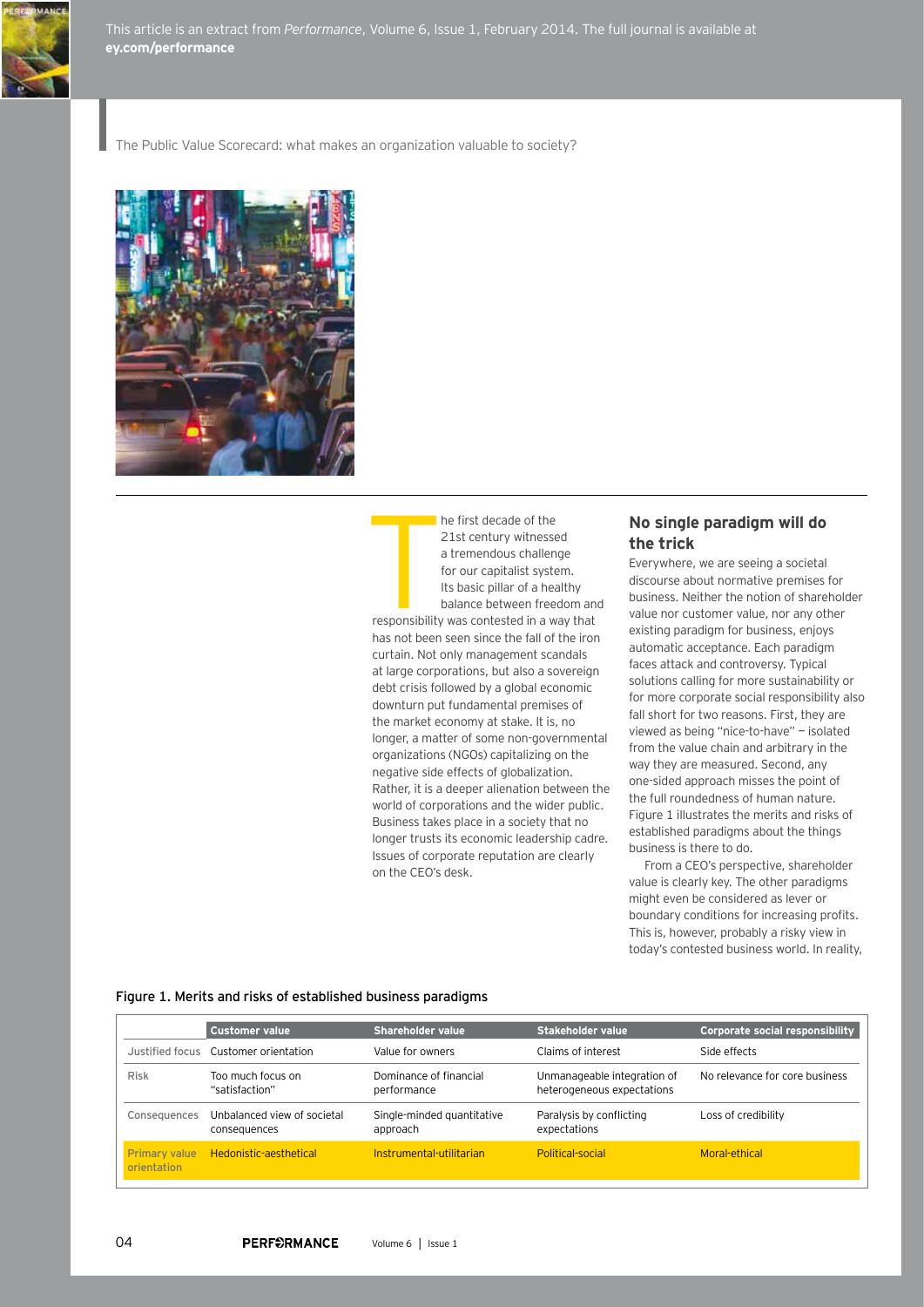

Public value redefines the entire idea of value creation by taking into account moral and political, as well as utilitarian and hedonistic, aspects of value creation.

it is much more complex: similar to an iceberg, you only see a small proportion of the value creation on the surface, a major part remains below the surface — unseen. In other words: a corporation's profit-seeking builds on a much bigger commitment to society. As long as things run smoothly, a corporation is directed toward achieving sustainable profits based on useful products and services. The CEO is only confronted with more fundamental questions if things go wrong or are challenged. Then they are forced to engage with deeper questions, such as political issues and moral conflicts. It is about basic legitimacy.

The only way to foster legitimacy in a modern democratic society is to engage in dialogue with societal actors and groups over and over again. Such a quest is not arbitrary, but a call for a systematic outsidein perspective. In particular, the many different varieties of capitalism call for a context-sensitive model, which is adaptive to local conditions — be it new forms of state capitalism in emerging countries or social market economies in Central Europe.

#### **It's public value**

Legitimacy is a matter of cultural acceptance. Very early on, Peter Drucker, the father of modern management, saw management as a "social function" in society, since managers essentially coordinate how people are integrated into a larger system of labor division. By doing so, the individual becomes a member of society and acquires status and function. Here, we believe, lies an attractive answer to how corporations can and should build trust and gain legitimacy, contingent on the societal order. "Free enterprise cannot be justified as being good for business. It can be justified only as being good for society."<sup>1</sup>

On a managerial level, the idea of "being good for society" has recently been discussed as value creation directed at public value. Originally developed by Harvard Professor Mark Moore for public administration, $2$  the idea of public value has also been redefined and operationalized for the private sector. In its most general form, public value is defined as a contribution to society and its functioning. Public value represents impacts on wider society including, but not limited to, economic results or financial gains. It redefines the entire idea of value creation by taking into account moral and political, as well as utilitarian and hedonistic, aspects of value creation. In other words, value is not just about money, it is about a change in peoples' perception of living in a community and society. Can corporations, let's say, create moral values? Yes, they can, and they do so on a daily basis, externally, in customer interaction as well as, internally, in their corporate culture.

This perspective is at the very heart of Drucker's notion of a "social function." The modern corporation is a major coordination mechanism of society. There is no such thing as a super control power for the

3. P. Gomez and T. Meynhardt, "More foxes in the boardroom: systems thinking in action," *Systemic Management for Intelligent Organizations: Concepts, Models-Based Approaches and Applications*, Springer, 2012.

"right" value. It is neither the market nor the state, but a process of joint activity. A viable society is the result of interaction, where corporations play an increasingly important role.

It is a core premise of public value to rediscover this function, exploit and develop it. Such a perspective turns the entire discussion about business in society upside down. It takes away false attributions of responsibility, on the one hand, and, on the other hand, it draws attention to corporations as engines to maintain and drive societal progress. Why? First, public value is always created or destroyed. Corporations contribute to public value more than they know and, often, more than anybody else knows. Second, public value is not created or delivered — it is perceived. Actually, no value can simply be "created," it always needs an audience to appreciate it. It is in the sphere of mind-set and behaviors where we need to look for sources of legitimacy. As such, they are closely associated with intangibles, with public opinion, embracing the full roundedness of human nature. But how do we capture these contributions?

# **A Public Value Scorecard for management**

Corporations need a better sense of society's expectations. They need management tools to treasure public value and constantly monitor how things evolve over time. In particular, a common framework is needed that allows for a language that is robust enough to systematically give different world views and value systems.

<sup>1.</sup> P. Drucker, *Management tasks, responsibilities, practices*, Routledge, 1973.

<sup>2.</sup> M.H. Moore, *Creating public value: strategic management in government*, Harvard University Press, 1995.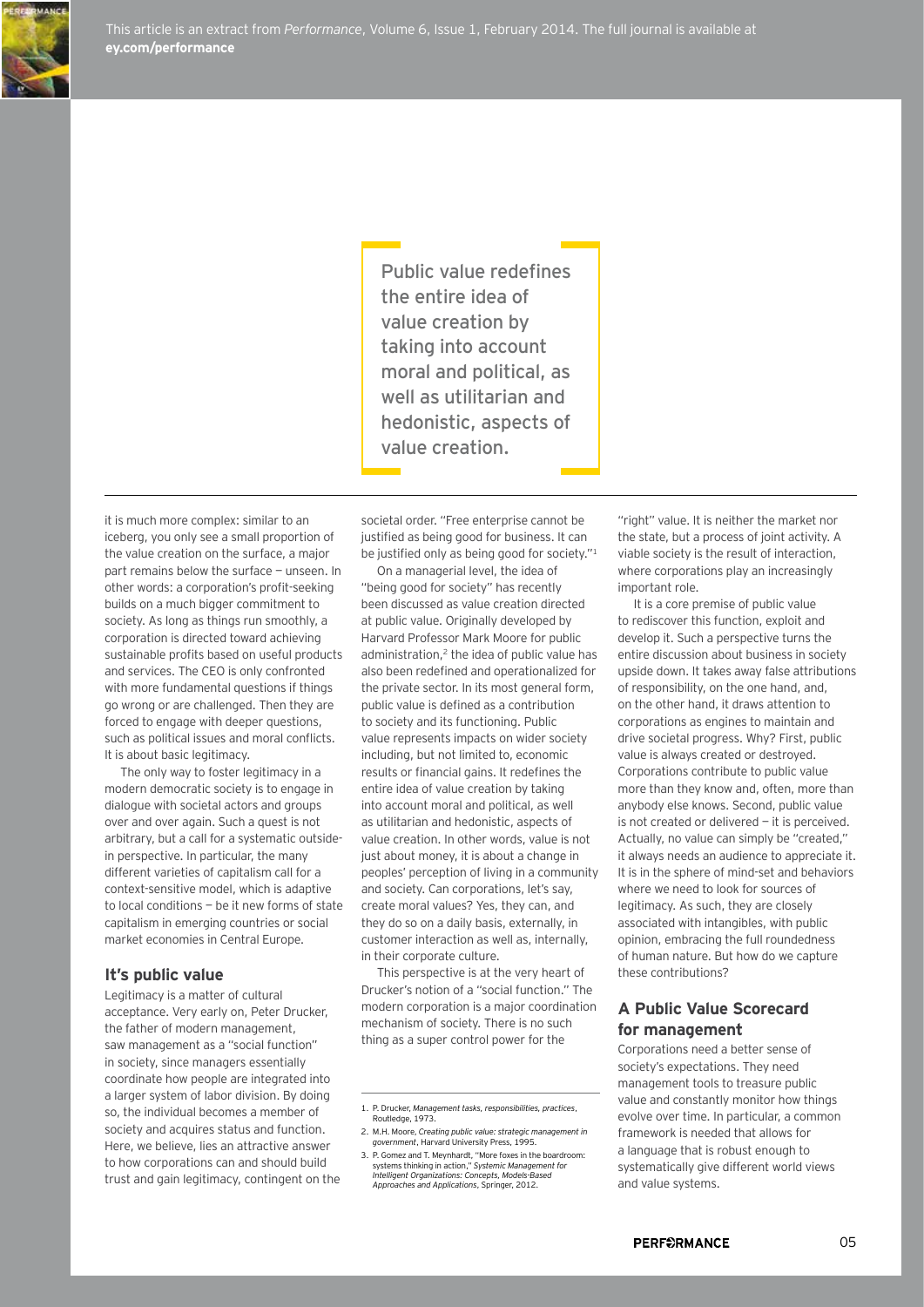

The Public Value Scorecard: what makes an organization valuable to society?

Corporations need a better sense of society's expectations. They need management tools to treasure public value and constantly monitor how things evolve over time.

Research shows that executives vary considerably in how they construct their world view and how they deal with complexity.3 One way of framing this differing perspective has been provided by the ancient Greek poet Archilochus, who, famously, wrote: "The fox knows many things, but the hedgehog knows one big thing." In a Swiss-German study, two out of three C-level managers assumed their company was totally "in sync" with the wider public. These executives viewed the world from a true or false perspective that can be likened to the "hedgehog" in Archilochus' metaphor. The other third of managers in the study were more inclined to allow for plurality, multiple realities and conflict. Following the same line of thinking, they can be regarded as "foxes."

Needless to say, each type of value consciousness has its strengths and weaknesses. If we continue to use Archilochus' metaphor, then it is about helping hedgehogs to see plurality and supporting foxes not to be paralyzed by complexity. A number of measures have already been developed, such as the triple bottom line (TBL) or the Global Reporting Initiative (GRI). While these approaches opened the door toward a more holistic perspective of a corporation's social impact, they do not focus on value creation for society as a positive force. Besides, on the instrumental level, they are not constructed as dialogue tools to inspire the strategy process. Other management tools, such as an integrated risk assessment, are "strategic." They, however, lack a rigorous assessment of public value issues.

Figure 2. Public Value Scorecard



At the University of St. Gallen in Switzerland, a Public Value Scorecard (PVSC) has been developed that exactly fills this gap and helps organizations to understand and increase their value to society. This scorecard is based on psychological needs theory and allows for tailor-made indicators in five dimensions (see Figure 2).<sup>4</sup>

Let's assume the PVSC is employed for a new car development. Clearly, in addition to the core business case drivers of usefulness and profitability, other factors will play a role in the development's success, such as the moral consequences and the political implications, as well as the potential for a positive experience. No

single positive element can outperform or simply substitute failure in another area. Conversely, one single failure can threaten the entire concept. For example, even if it is politically acceptable to search for better ecological measures, it may not lead to a positive experience for the customer. It may even be morally doubtful to call for alternative mobility concepts, if nobody can really assess the new, associated side effects. The car development example serves as a useful case in point, but a

<sup>4.</sup> T. Meynhardt, "Public Value — Turning a conceptual framework into a scorecard," to be found in: J. M. Bryson, B. C. Crosby and L. Bloomberg (Eds.), *Valuing public value*, Georgetown University Press, in press.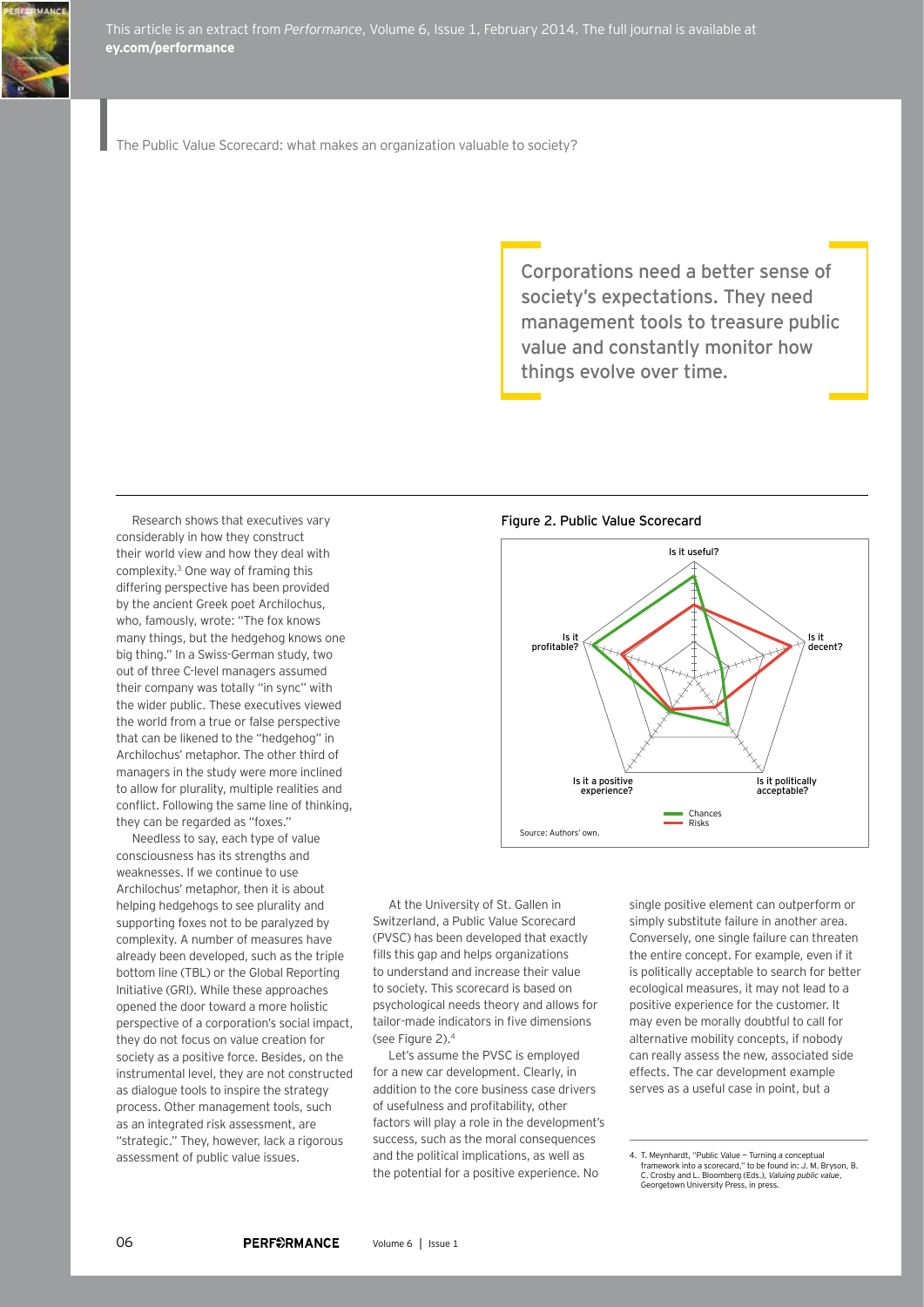



similar analysis can be applied to any product, service or project that is subject to public opinion. An integrated public value assessment is currently not part of a due diligence exercise or a compliance effort. And, even if it is done, standards are missing that could systematically investigate the trade-offs and trigger a productive dialogue.

The PVSC is applied both for internal or external groups, stakeholders, investors or customers. It systematically generates management information on what it means to contribute to society at large. Following current insights in academic psychology, it measures impacts against people's basic needs that cannot otherwise be captured. In this way, public value is created when a firm's action (e.g., via its products or services) leads to a positive evaluation of needs fulfilment.

# **Organizations discover their public value**

The scorecard does not only identify "blind spots," it also contextualizes value creation in the societal sphere. Thereby, it fosters new forms of internal and external dialogue that can strengthen the ties between a corporation and its environment. A corporation might, for example, discover that customers are not prepared to pay a premium for sustainable products. They may also learn about the opportunities and risks of strategic moves.

For example, a major Swiss insurance company recently used the PVSC to better understand the societal implications of a specific M&A transaction; information that was, otherwise, not available. Fresenius Medical Care, a leading provider of dialysis products and services, used the scorecard to analyze the public value of its clinics, as

perceived by major stakeholders (please refer to the case study at the end of this article). As a consequence, the PVSC is seen as the next improvement for the existing balanced scorecard. The soccer club FC Bayern Munich employed the PVSC to identify public values that may both foster and hinder growth in the next few years. As a Champions League winner, the club aspires to grow substantially, while maintaining its roots in the region.

It is easy to understand how an insurance company, a provider of medical products or a soccer club contribute to public value. The results in all cases are highly relevant for strategic decision-making. Other examples include the Federal Employment Agency in Germany, one of the largest public administrations in Europe, which discovered a discrepancy between customer satisfaction and public value creation,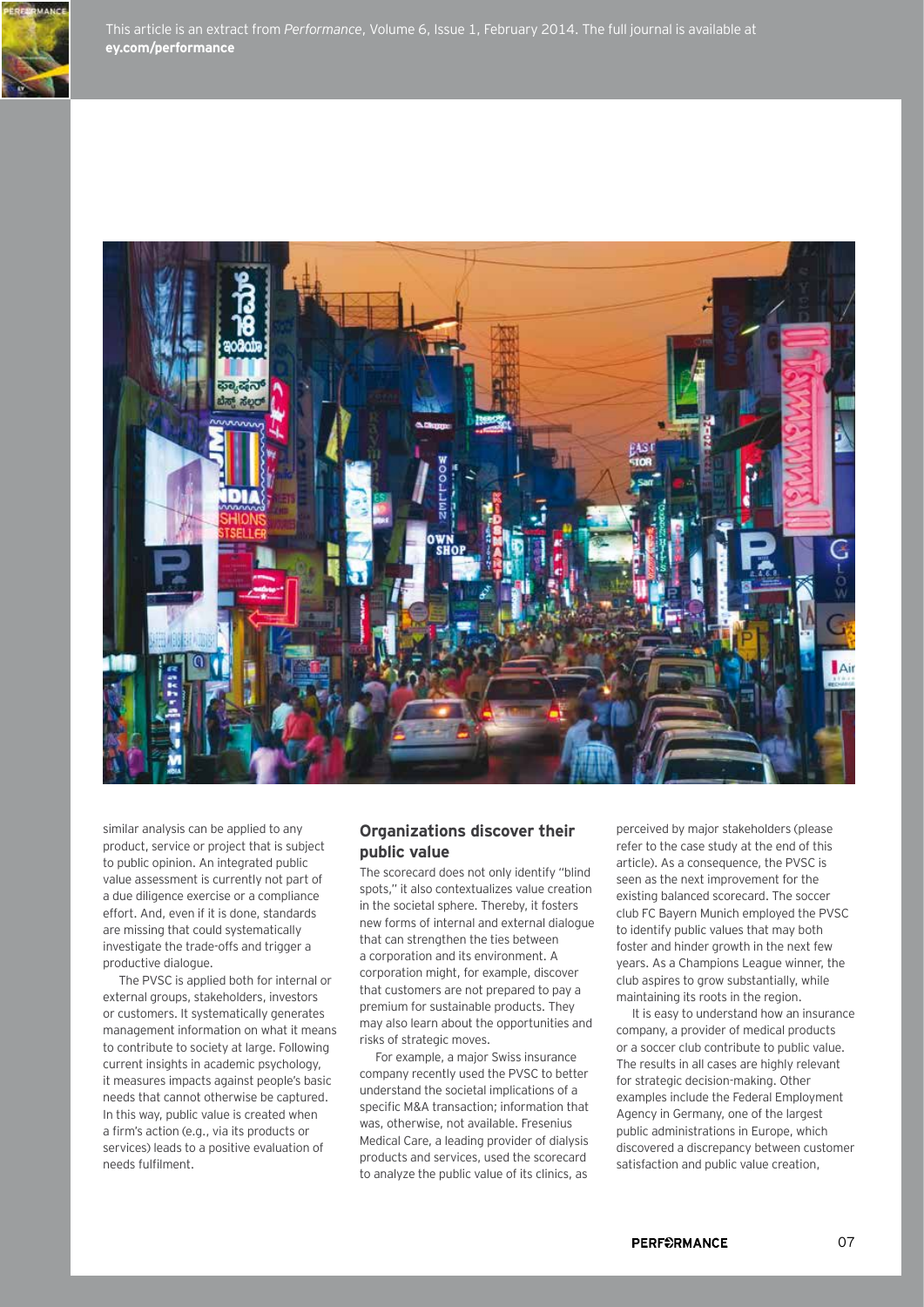

This article is an extract from *Performance*, Volume 6, Issue 1, February 2014. The full journal is available at **ey.com/performance**

The Public Value Scorecard: what makes an organization valuable to society?

Figure 3. Three stages to better manage a corporations's public value





and ORF, the Austrian public service broadcaster, which uses the notion of public value to justify its business model.

All efforts to implement public value ideas in a corporate context are driven by an organization's need to better legitimize its actions. It concerns almost any business process up to human resource management and tax policies. Public value also challenges existing ideas of corporate social responsibility and sustainability, because it bluntly asks whether those activities add public value or not.

Managing public value is, first of all, about preventing it from being destroyed. Then it's about identifying it and, ultimately, exploring new ways to create it. Figure 3 highlights the different stages and imperatives.

The many areas where a PVSC can be applied point to a straightforward call: business should not simply ask whether something is sustainably profitable or whether it is tainted. It should concern itself with bold questions about its contribution to society by its core business, even though answers are in areas where business is often silent today. There is really no need to remain defensive or passive!

# **Public value as a positive force for society**

Let's be clear: public value is not about redistribution of wealth. It is also not another version of Michael Porter's idea of shared value, which is primarily concerned with economic value creation. Also, the

opposite of public value is not private value in the sense of individual gain. Rather, public value points to impacts on the perception of community and society. If we think, again, in terms of metaphor: so long as a product or service stays on the kitchen table without leaving the house, it has no impact on the broader public's perception. It is isolated from the social context, as the wider society is never invited to the immediate family's kitchen table. Think of highly gifted inventors, who never get market access — they fail to create any value, including public value. Since a corporation is essentially an invention of culture and civilization, it cannot but create or destroy public value. It interacts in many ways with society and, by doing so,